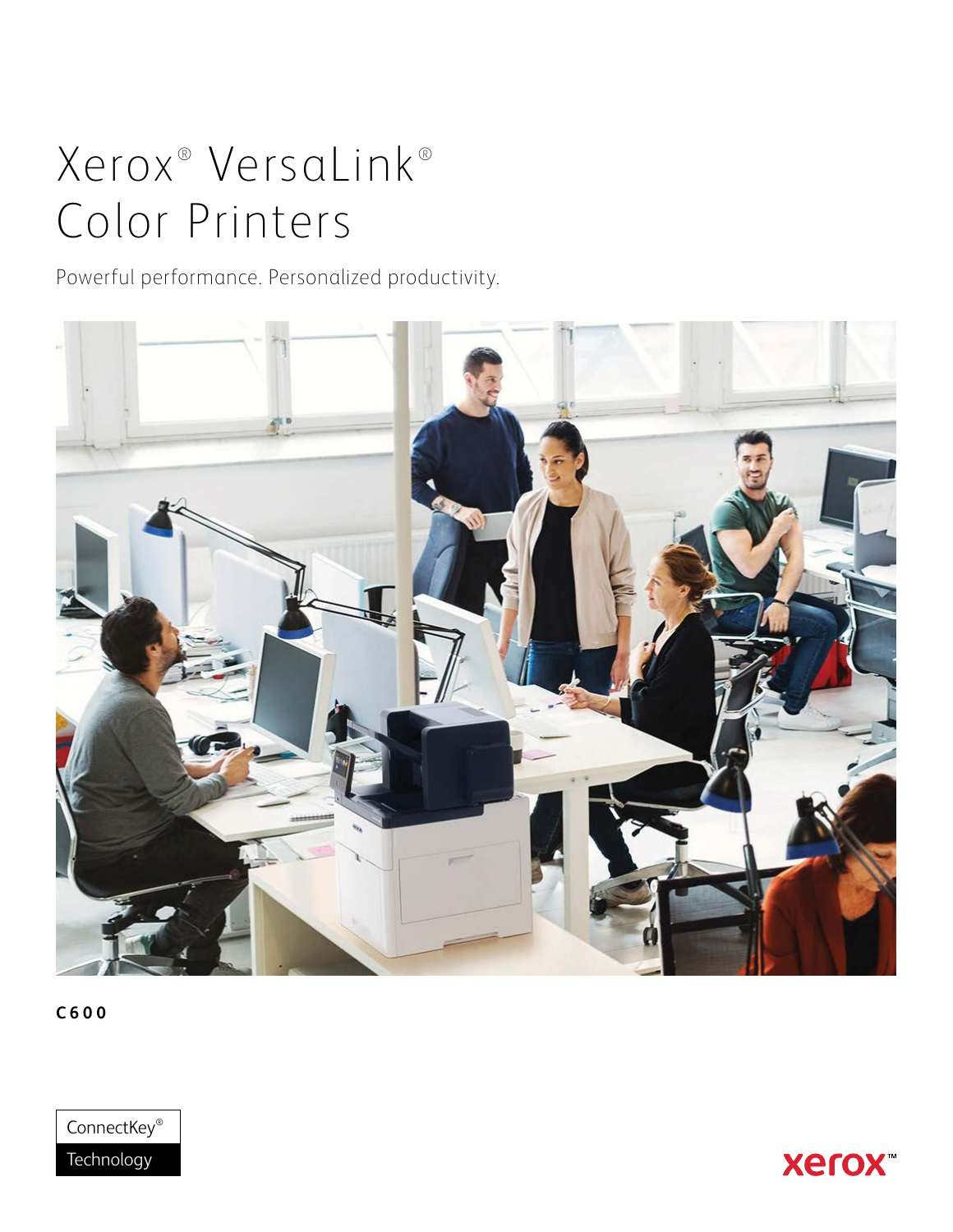# Xerox® VersaLink® C600 Color Printer

The VersaLink® C600 Color Printer represents the new definition of exceptional performance and unbeatable reliability. Cloud-connected, mobile-ready, app-enabled, and easy to customize, the C600 is your modern workplace assistants — transforming the way you work today, while ensuring you'll stay one step ahead tomorrow.

# **R E L I A B L E P R O D U C T I V I T Y AND PEACE OF MIND.**

Count on your VersaLink® C600 to consistently and flawlessly perform the tasks that make your business work more efficiently. From IT-free installation wizards, to step-by-step configuration options, you're ready to go — hassle free.

Superior reliability comes from a new hardware design with fewer moving parts, and a more advanced Hi-Q LED print head.

VersaLink® devices are loaded with features designed to reduce inefficiency. Device management and user training can be done anywhere with the time-saving Remote Control Panel.

The most security-minded businesses and governments choose Xerox. We offer a comprehensive approach to print security that includes a powerful mix of built-in features and services that mitigate risk through a vigorous focus to prevent unauthorized access, detect suspect or malicious behavior, and protect data and documents.

A print resolution of up to 1200 x 2400 dpi delivers sharp text and fine line detail, plus exceptional color vibrancy.

## **EASY, EFFICIENT AND ENTIRELY NEW.**

The customizable 5-inch color touchscreen allows you to breeze through tasks with mobile-like ease. Xerox® ConnectKey® Apps, accessed via the extensive Xerox App Gallery, provide expanded functionality – like the optional cloud connectors, which provides secure access to various cloud repositories for easy file printing.

Users on the go get more done in less time with native @printbyXerox support. They simply submit their print job from any email-enabled device. Once at work, they securely log in to @printbyXerox on the VersaLink® C600 to retrieve their job. And with Simple ID, individual users and groups enter a user ID and password once to experience fast, secure access to task-specific presets and commonly used apps on a personalized home screen.

## **M O B I L E F R E E D O M A N D APP-BASED FLEXIBILITY.**

Enjoy the freedom to work where and how you want — with access to Google Drive™, Microsoft® OneDrive® and DropBox™, and more through the Xerox App Gallery.

VersaLink® devices deliver for today's mobile worker with Apple® AirPrint®, Xerox® Print Services plug-in for Android™, Near Field Communication (NFC) Tap-to-Pair and Mopria®, plus optional Wi-Fi and Wi-Fi Direct.

Learn more about why Xerox is the only choice for today's mobile professionals by visiting **[www.xerox.com/Mobile](http://www.xerox.com/Mobile)**.

### **XEROX ® CONNECTKEY ® TECHNOLOGY.**

#### **Intuitive User Experience**

A familiar way to interact that includes a tablet-like experience with gesture-based touchscreen controls and easy customization.

#### **Mobile and Cloud Ready**

Instant connectivity to cloud and mobile devices right from the user interface, with access to cloud-hosted services that let you work where, when and how you want.

#### **Benchmark Security**

Comprehensive security that includes a powerful mix of built-in features and services to prevent unauthorized access, detect suspect or malicious behavior, and protect data and documents.

#### **Enables Next Generation Services**

Easy integration of Xerox® Intelligent Workplace Services. Enables remote monitoring of service delivery and consumables.

#### **Gateway to New Possibilities**

Instantly extend your capabilities with real-world apps from the Xerox App Gallery, or talk with one of our partners to design and develop a solution specific to your business needs.

Find out more about how you'll work smarter at **www.ConnectKey.com**.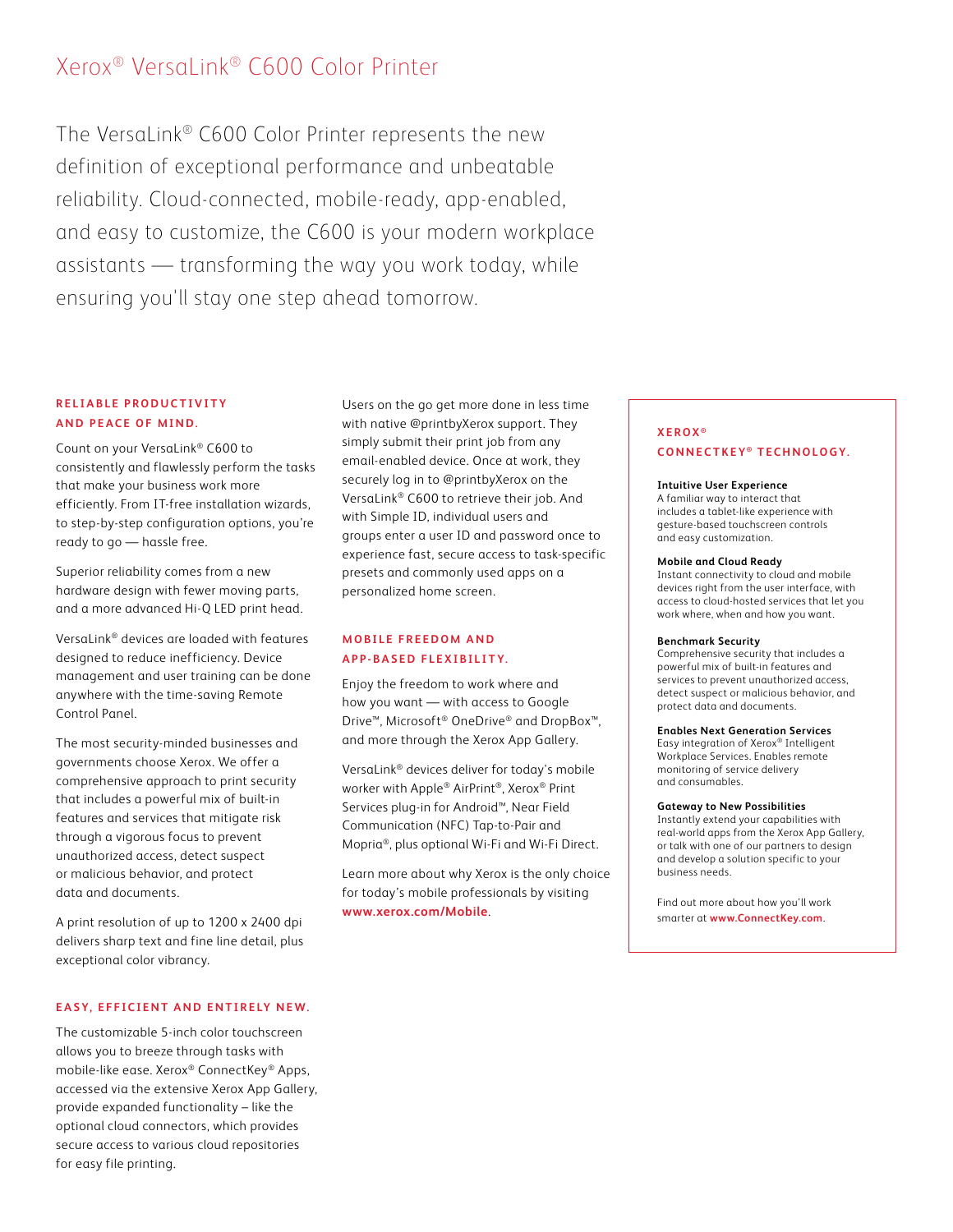

**Xerox® VersaLink® C600 Color Printer** Print. Mobile connectivity.

**1 500-sheet output tray** with tray-full sensor.

- **2 Card Reader Bay** and Internal Card Reader compartment located behind the touchscreen. (External Card Reader/RFID Kit is required when Finisher/Mailbox is included).
- **3 The optional 320 GB Hard Drive** increases the capabilities of numerous app-based functions.
- 4 A front-side USB port<sup>1</sup> allows users to quickly print from or scan to<sup>3</sup> any standard USB memory device.
- **5 The 150-sheet Bypass Tray** handles media sizes from 3 x 5 in. to 8.5 x 14 in./76.2 x 127 mm to 216 x 356 mm.
- **6 Tray 1** handles up to 550 sheets with custom sizes of 3 x 7.5 in. to 8.5 x 14 in./76 x 190 mm to 216 x 356 mm.
- **7 The optional Cabinet** (includes stabilizers) provides storage for toner cartridges and other supplies.
- **8 The optional High Capacity Feeder** (includes Caster Base) adds up to 2,000 sheets with standard sizes of 8.5 x 11 in. to 8.27 x 11.69 in./216 x 356 mm to 210 x 297 mm.
- **9 Add up To 4 additional 550-sheet paper trays** that handle sizes from 3 x 7.5 in. to 8.5 x 14 in./76 x 190 mm to 216 x 356 mm (maximum of 2 additional trays with optional cabinet, maximum of 1 additional tray with High Capacity Feeder).
- **10 The optional Finisher** collates and staples sets of up to 50 sheets and includes a 500-sheet output tray.
- **11 The optional Mailbox** includes 4 bins and each tray can handle up to 100 sheets.

1 USB ports can be disabled.

#### **INTRODUCING TOUCHSCREEN SUPERIORITY.**

Meet the industry's most advanced, 5-inch color touchscreen interface. It's a user experience that sets a higher standard for customization, personalization and versatility.

By presenting a familiar "mobile" experience — with support for gestural input and task-focused apps that share a common look and feel — fewer steps are needed to complete even the most complex jobs.

A highly intuitive layout guides you through every task from start to finish, with a natural hierarchy placing critical functions near the top of the screen and commonly used options front and center. Don't like where a function or app is located? Customize the layout to make it yours.

This unmatched balance of hardware technology and software capability helps everyone who interacts with the VersaLink® C600 Color Printer get more work done, faster.